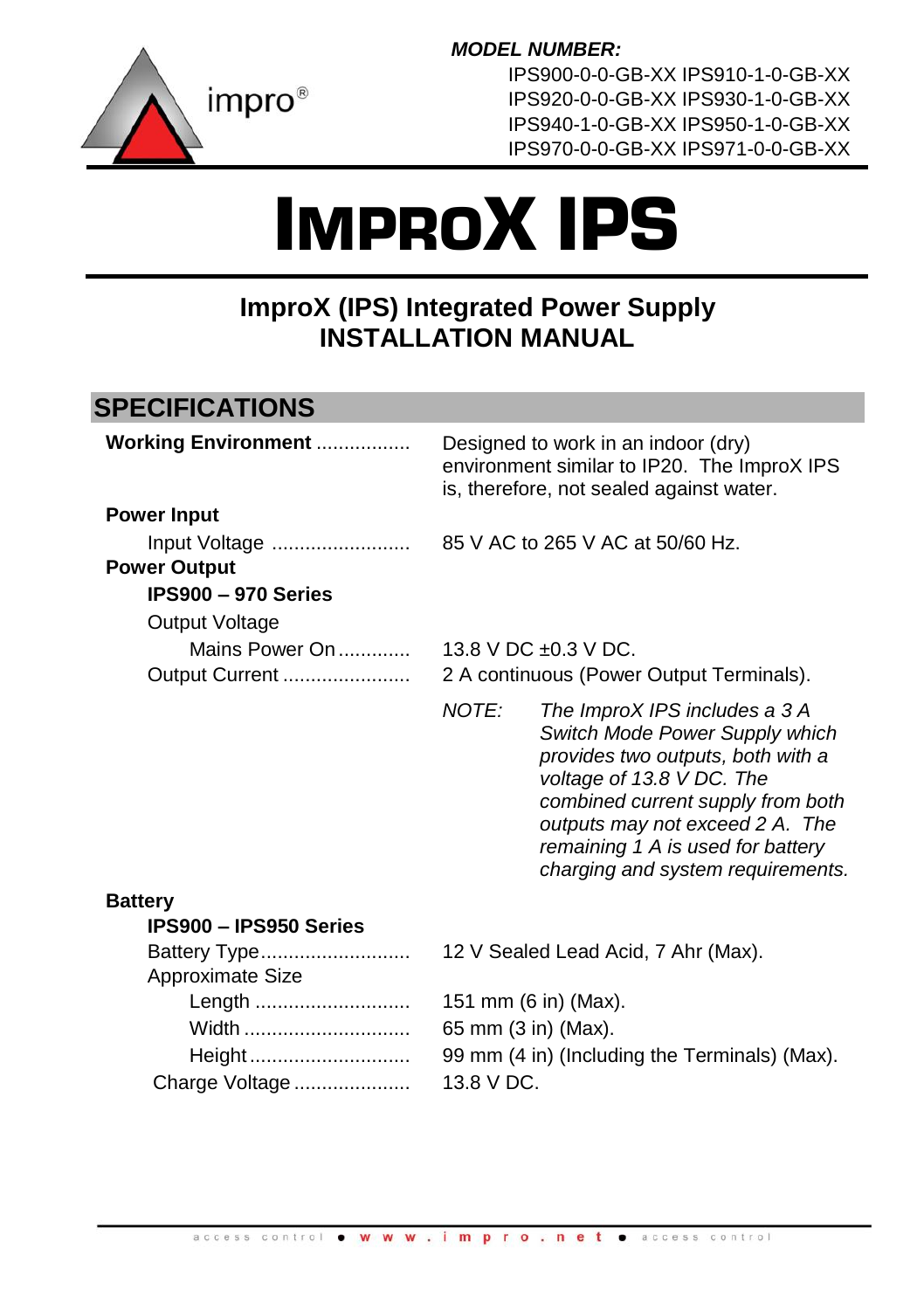#### **CAUTION: Ensure that you use a 6 V rated battery with the IPS970 series.**

#### **IPS970 Series**

| 6 V Sealed Lead Acid Battery, 7 Ahr (Max).    |
|-----------------------------------------------|
|                                               |
| 151 mm (6 in) (Max).                          |
| 65 mm (3 in) (Max).                           |
| 99 mm (4 in) (Including the Terminals) (Max). |
|                                               |

# **INSTALLATION INFORMATION**

#### **Accessories**

Find the following when unpacking the ImproX IPS:

#### **IPS900 to IPS930**

- An ImproX Integrated Power Supply housed in a Black Mild Steel, powder-coated Cabinet. The Cabinet consists of a hinged Lid and a Base.
- An Earth Strap with Ring Terminal.

#### **CAUTION: DO NOT use the Metal-oxide Varistors (25 Vrms, 500 A, 77 V max clamping) with mains power applications.**

- Three Metal-oxide Varistors, 25 Vrms, 500 A, 77 V max clamping.
- Four Combi Screws (4 mm x 10 mm).
- Four Wood Screws (3.5 mm x 25 mm) and Four Wall Plugs (7 mm).
- An extra Fixed Address Label.

## **IPS940**

- An ImproX Integrated Power Supply housed in a Black Mild Steel, powder-coated Cabinet. The Cabinet consists of a hinged Lid and a Base.
- An Earth Strap with Ring Terminal.

#### **CAUTION: DO NOT use the Metal-oxide Varistors (25 Vrms, 500 A, 77 V max clamping) with mains power applications.**

- $\bullet$ Three Metal-oxide Varistors, 25 Vrms, 500 A, 77 V max clamping.
- One copy of IXP120 Software, for USB on CD.  $\bullet$
- One standard 2 m (7 ft) USB Printer Cable. The USB Cable will have a Type 'A'  $\bullet$ plug fitted at one end and a Type 'B' plug fitted at the other end.
- Four Combi Screws (4 mm x 10 mm).
- Four Wood Screws (3.5 mm x 25 mm) and Four Wall Plugs (7 mm).
- An extra Fixed Address Label.

access control . www.impro.net . access control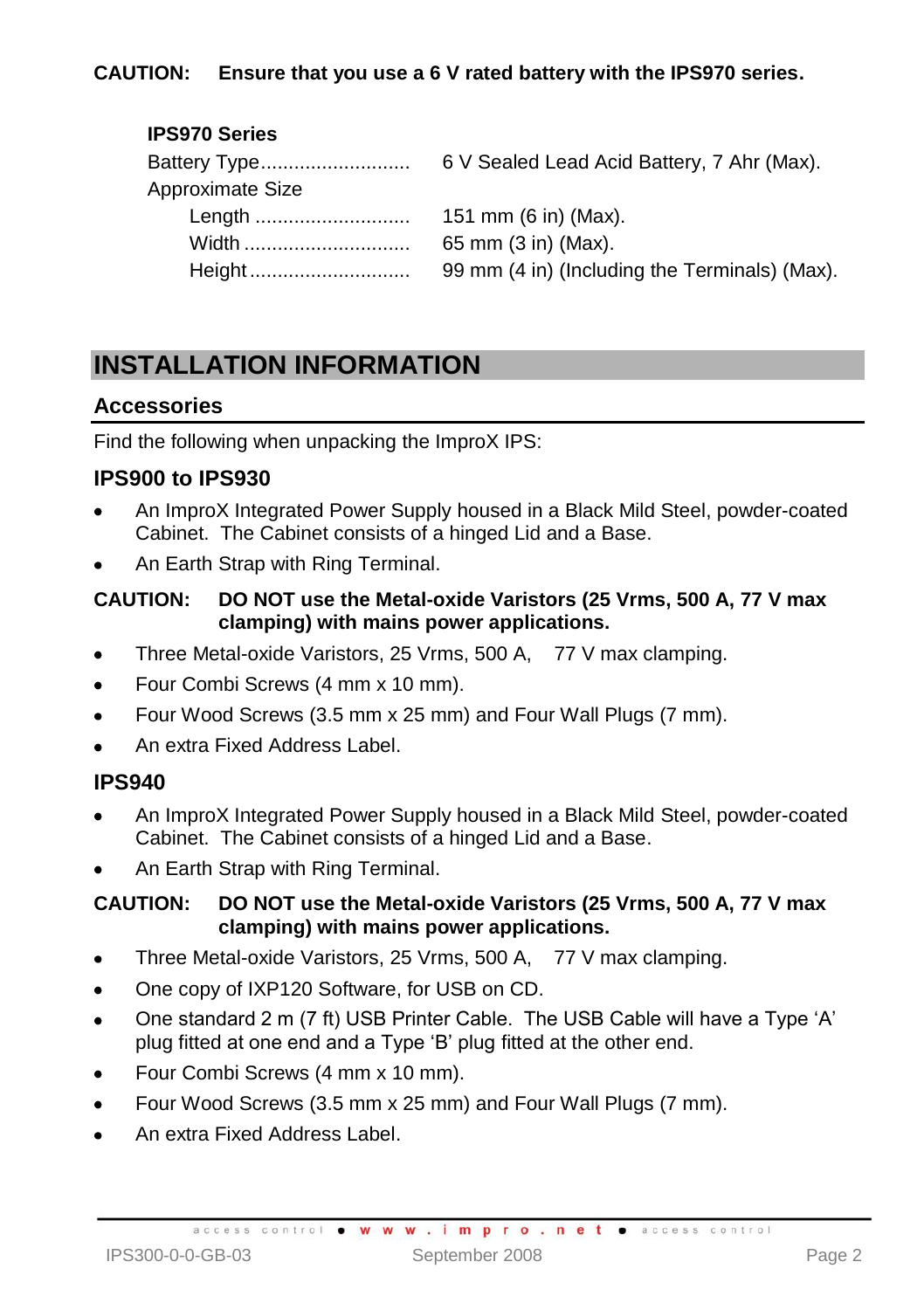# **IPS950**

- An ImproX Integrated Power Supply housed in a Black Mild Steel, powder-coated Cabinet. The Cabinet consists of a hinged Lid and a Base.
- An Earth Strap with Ring Terminal.

#### **CAUTION: DO NOT use the Metal-oxide Varistors (25 Vrms, 500 A, 77 V max clamping) with mains power applications.**

- Three Metal-oxide Varistors, 25 Vrms, 500 A, 77 V max clamping.  $\bullet$
- One copy of IXP200 Software on CD.  $\bullet$
- A 3 m (9.84 ft) flat, 4-core, black RS232 Cable, with a 9-way, D-type female  $\bullet$ connector at one end.
- Four Combi Screws (4 mm x 10 mm).
- Four Wood Screws (3.5 mm x 25 mm) and Four Wall Plugs (7 mm).
- An extra Fixed Address Label.

## **IPS970 Series**

- An ImproX Integrated Power Supply housed in a Black Mild Steel, powder-coated  $\bullet$ Cabinet. The Cabinet consists of a hinged Lid and a Base.
- An Earth Strap with Ring Terminal.  $\bullet$
- One 3 V, CR2032, Lithium Cell Battery.
- One 6 V 3 Ahr Sealed Lead Acid Battery.
- Four Combi Screws (4 mm x 10 mm).  $\bullet$
- Four Wood Screws (3.5 mm x 25 mm) and Four Wall Plugs (7 mm).  $\bullet$
- An extra Fixed Address Label.
- A MAC Address Label.

## **General**

# **EARTH Connection**

Connect the Controller or Terminal to a good EARTH point.

- 1. Using the RS485 Port, connect the EARTH Lead to the SHD or ETH Terminal on the Controller or Terminal. Mains EARTH can be used, but electrical noise may exist.
- 2. Connect the Ring Terminal of the Earth Strap to a suitable point on the Cabinet.

**Blank Space**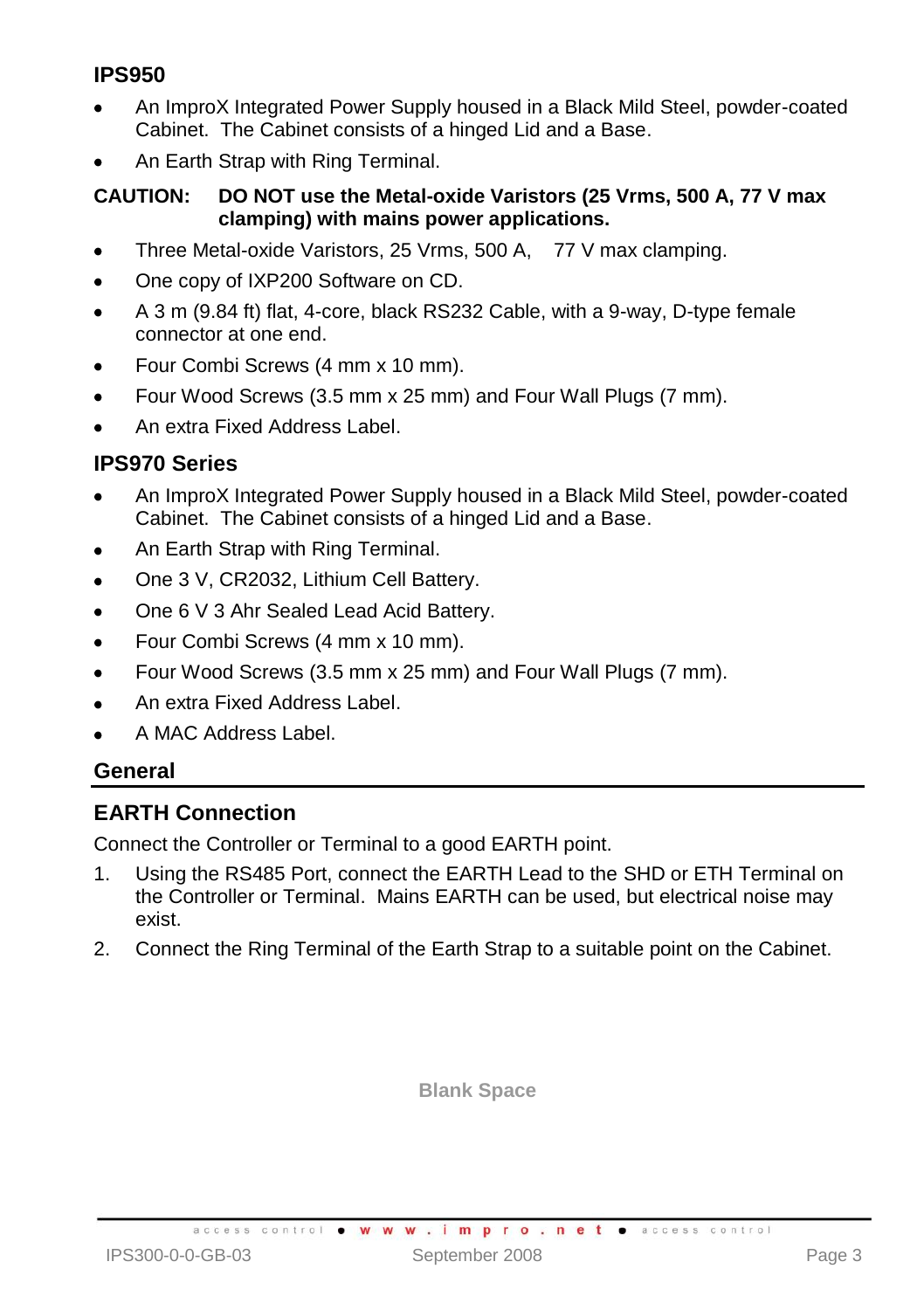#### **CAUTION: Ensure that you use a 6 V rated battery with the IPS970 series.**

- 1. Open the Lid of the Cabinet.
- 2. Slide the Lid in an upwards direction and unhinge.
- 3. Place the Battery into the Cabinet with the Battery Terminals in an upwards position.
- 4. Connect the Red Battery Terminal Lead to the Positive Battery Terminal.
- 5. Connect the Black Battery Terminal Lead to the Negative Battery Terminal.
- 6. Re-hinge the Lid and slide it in a downwards direction.
- 7. Close the Lid of the Cabinet.



<span id="page-3-0"></span>**Figure 1: Layout Diagram – Top View (IPS900-0-0-GB-XX)**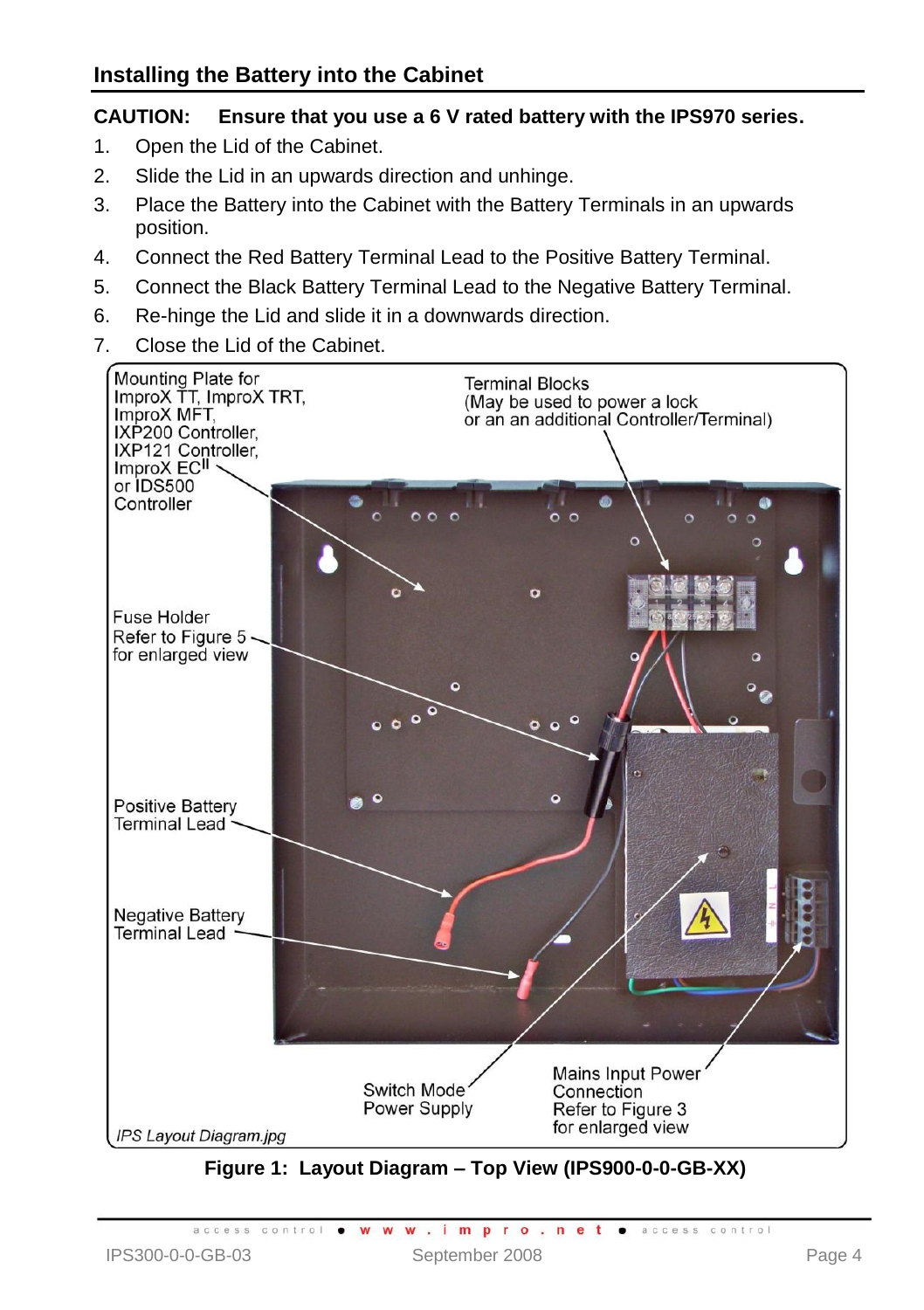#### **CAUTION: Make certain that you mount the Integrated Power Supply on a vibration-free surface.**

Select the mounting position of the ImproX IPS considering routing of the power wires and ventilation.

Secure the Base to the surface using three suitable screws, nuts and bolts or rivets.

### **Mounting the Base**

- 1. Fix the Base against the wall using two of the supplied screws in the Mounting Keyholes.
- 2. Fix the third screw in the Mounting Slot, adjusting the position of the Base if necessary.



**Figure 2: Base Measurements**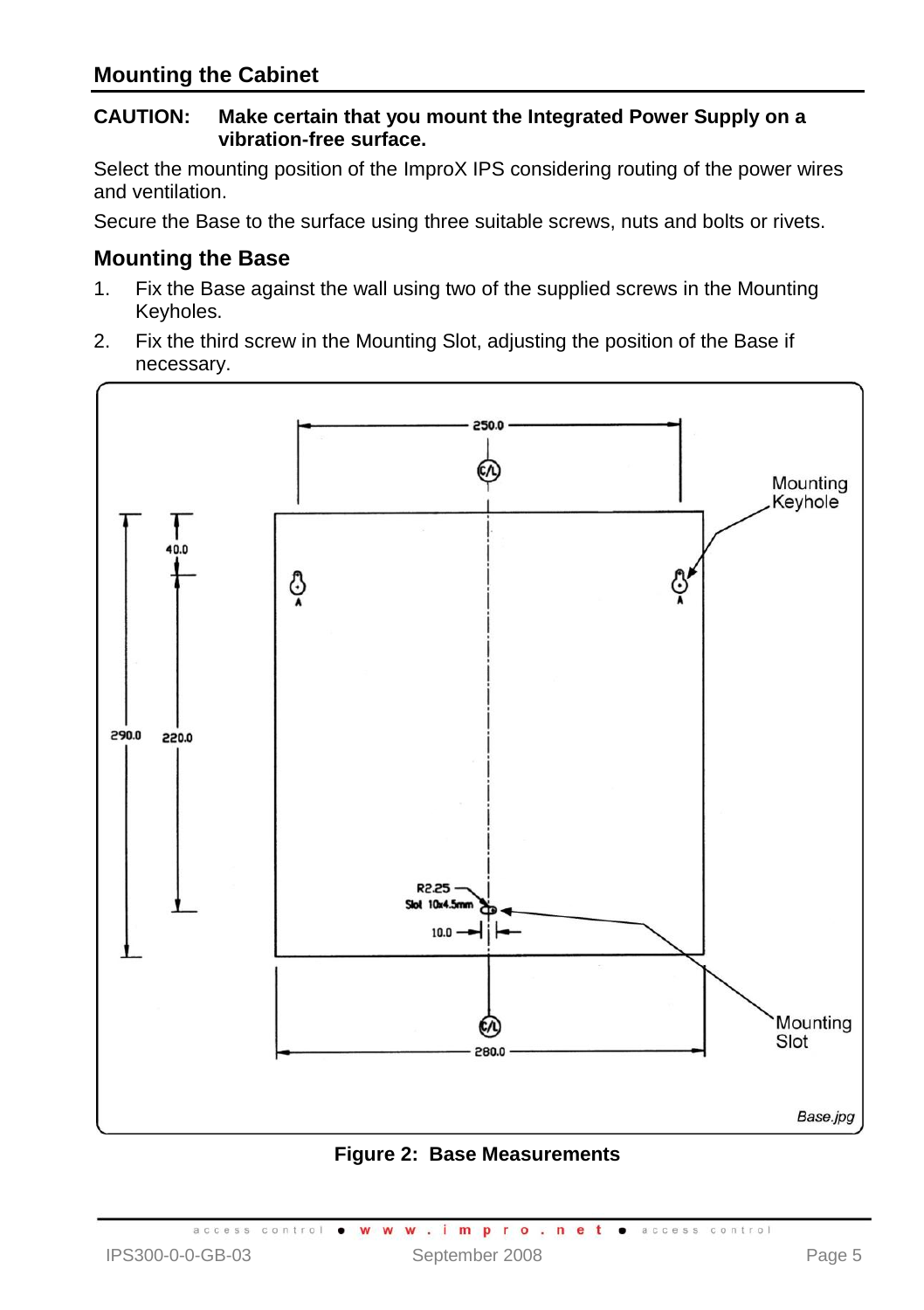#### **WARNING: BEFORE REMOVING THE PLASTIC COVER PROTECTING THE SWITCH MODE POWER SUPPLY, DISCONNECT MAINS POWER FROM THE IMPROX IPS. REMOVING THE COVER WITHOUT DISCONNECTING MAINS POWER PUTS YOU AT RISK OF ELECTRICAL SHOCK.**

## **CAUTION: DO NOT exceed the Input Voltage specified.**

Use the supplied Connection Leads for the low voltage connections to the ImproX IPS, se[e Figure 1.](#page-3-0) Using the supplied Quick Click Glands or Gland Breakouts, neatly lead the wires out of the Cabinet.

#### **Wiring the Mains Input Power Cord**

#### **WARNING: DO NOT TOUCH ANY PART OF THE CIRCUIT ONCE YOU'VE APPLIED POWER TO THE IMPROX IPS.**



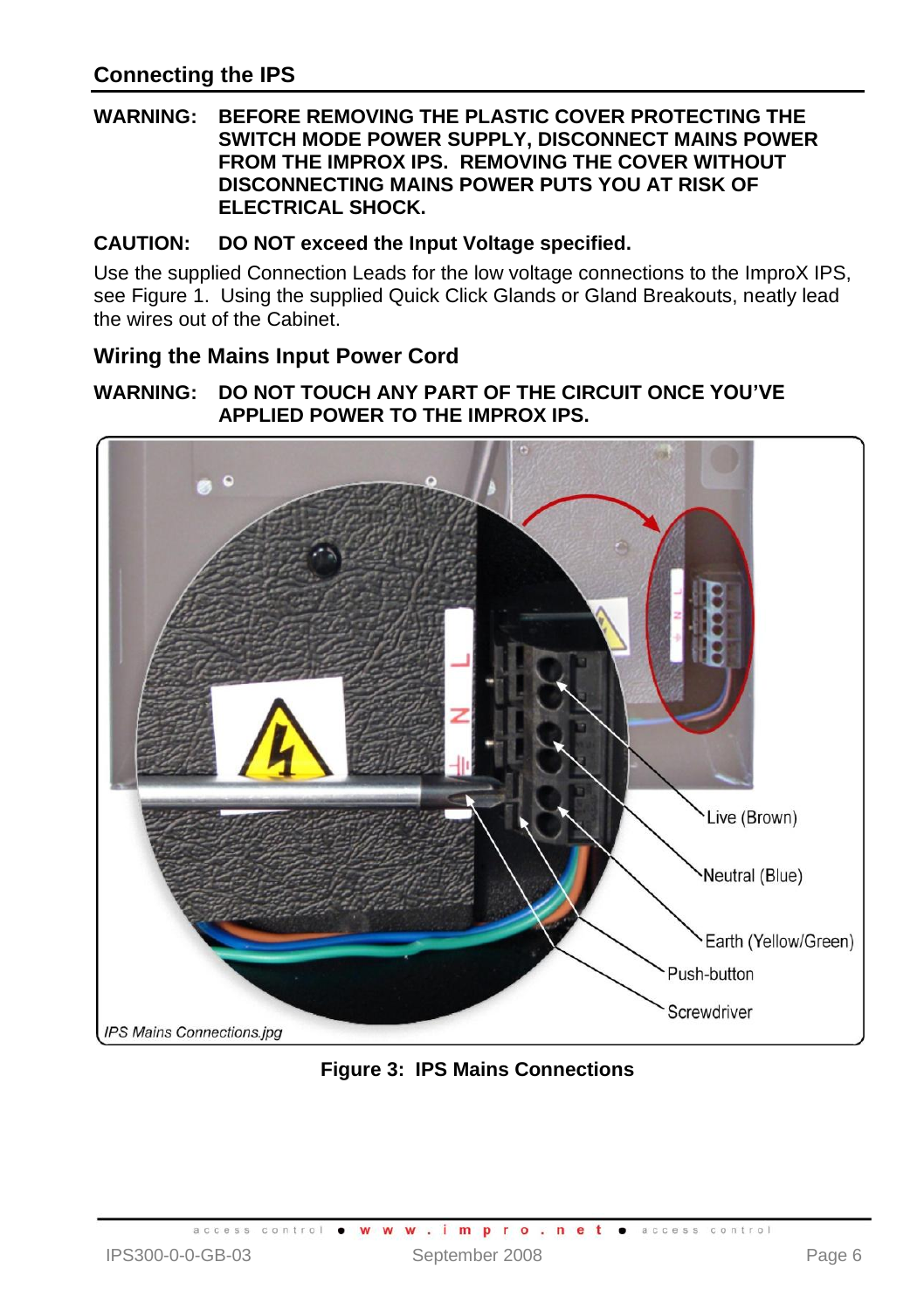Connect the ImproX IPS to mains power as follows:

- 1. Using a suitable screwdriver, press and hold down the Push-button.
- 2. Insert the wires.
- 3. Release the Push-button.
- 4. Repeat steps 1 to 3 for each connection.

# **Connecting the Mains Input Power Plug**



**Figure 4: Mains Plug Connections**

## **Fuse Information**

| <b>Fuse Type</b> | <b>Purpose</b>                                                                               | Rating                                                |
|------------------|----------------------------------------------------------------------------------------------|-------------------------------------------------------|
| Slow-blow        | This fuse protects the Battery<br>from overload as well as incorrect<br>polarity connection. | 3.15 A 250 V<br>$(6 \text{ mm} \times 30 \text{ mm})$ |

#### **Table 1: Fuse Ratings**

# **Replacing the Fuse**

#### **CAUTION: Ensure that you have disconnected the mains power supply to the ImproX IPS, and removed the Positive Lead from the Battery before replacing the fuse.**

- 1. Disconnect the mains power supply to the ImproX IPS.
- 2. Open the Cabinet.
- 3. Disconnect the Positive Lead from the Battery.
- 4. Unscrew the Fuse Holder's Lid from the Base.
- 5. Remove the old fuse.
- 6. Insert a new fuse into the longer end of the Fuse Holder.
- 7. Screw the Fuse Holder's Lid onto the Base.
- 8. Reconnect the Positive Lead to the Battery.
- 9. Close the Cabinet.
- 10. Reconnect the mains power supply to the ImproX IPS.